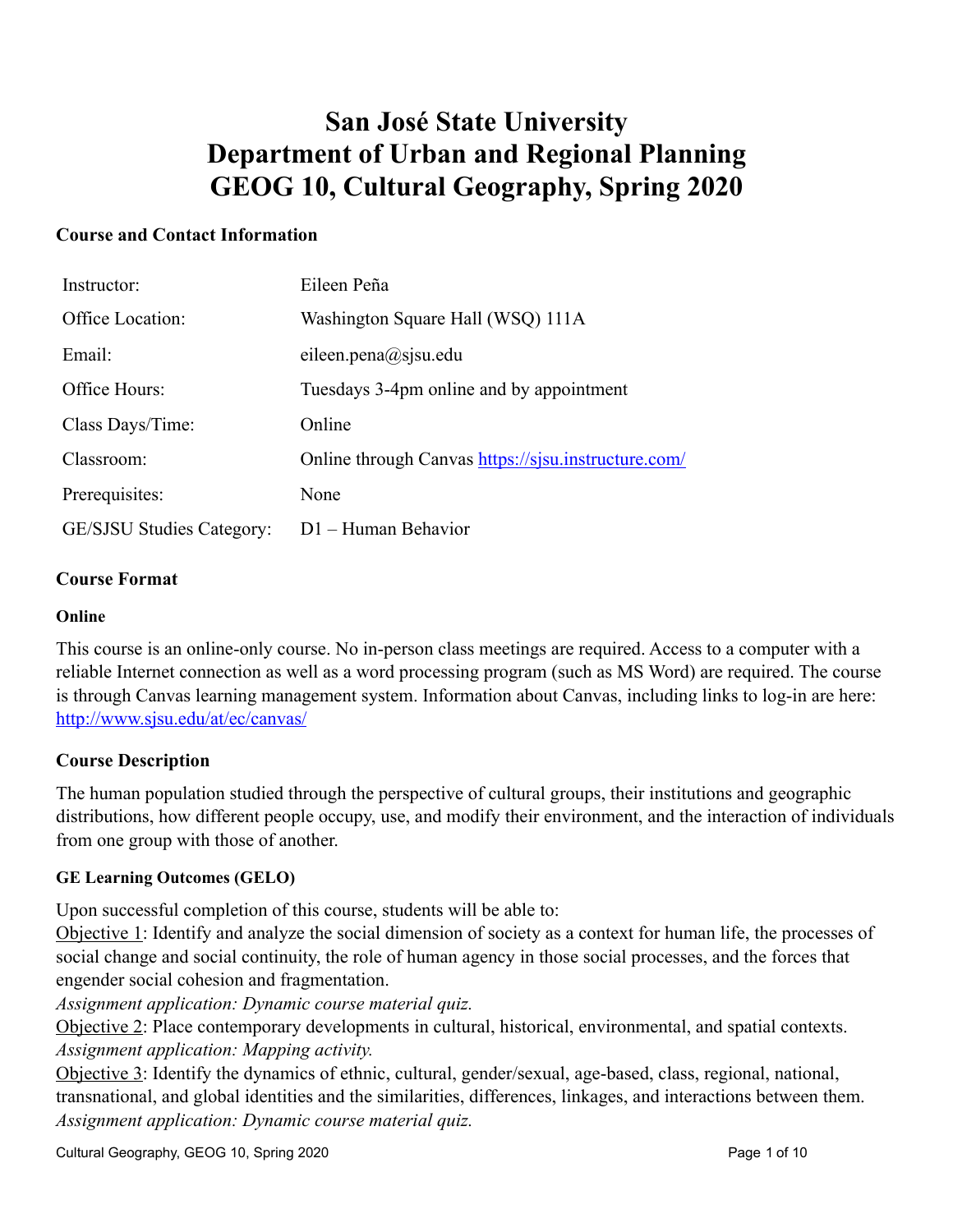Objective 4: Evaluate social science information, draw on different points of view, and formulate applications appropriate to contemporary social issues.

*Assignment application: Cultural geography research paper.* 

Objective 5: Compare and contrast two or more ethnic groups, cultures, regions, nations, or social systems. *Assignment application: Dynamic course material quiz.*

## **Course Learning Outcomes (CLO)**

Upon successful completion of this course, students will be able to:

- *1. Locate and identify every country in the world on an online map.*
- *2. Demonstrate their ability to research a geography-related topic via their research paper assignment.*
- *3. Demonstrate their knowledge of culture and some other traits of the various world regions and topics.*

## **Required Texts/Readings (Required)**

#### **Textbook**

There is no required textbook or printed materials for this course. All information will be available online at no cost.

## **Other technology requirements / equipment / material**

Access to a computer and reliable Internet source as well as a word processing program (such as Microsoft Word) are required.

## **Course Requirements and Assignments**

Assignments including quizzes and exams will not be accepted late. Students must work ahead of the due dates to complete the work and allow for any potential issues at the last minute. It is suggested that students have a readily available back-up computer and Internet source such as the library or a friend's computer to use in case theirs is not working.

Success in this course is based on the expectation that students will spend, for each unit of credit, a minimum of 45 hours over the length of the course (normally three hours per unit per week) for instruction, preparation/ studying, or course related activities, including but not limited to internships, labs, and clinical practica. Other course structures will have equivalent workload expectations as described in the syllabus. For more information see: [University Syllabus Policy S16-9](http://www.sjsu.edu/senate/docs/S16-9.pdf) at http://www.sjsu.edu/senate/docs/S16-9.pdf.

## **Course Requirements and Assignments**

Assignments will not be accepted late. Students must work ahead of time to complete the assignment and allow for any potential issues at the last minute. It is suggested that student's have a readily available back-up computer and Internet source such as the library or a friend's computer to use in case theirs is not working.

SJSU classes are designed such that in order to be successful, it is expected that students will spend a minimum of forty-five hours for each unit of credit (normally three hours per unit per week), including preparing for class, Cultural Geography, GEOG 10, Spring 2020 **Page 2 of 10** Page 2 of 10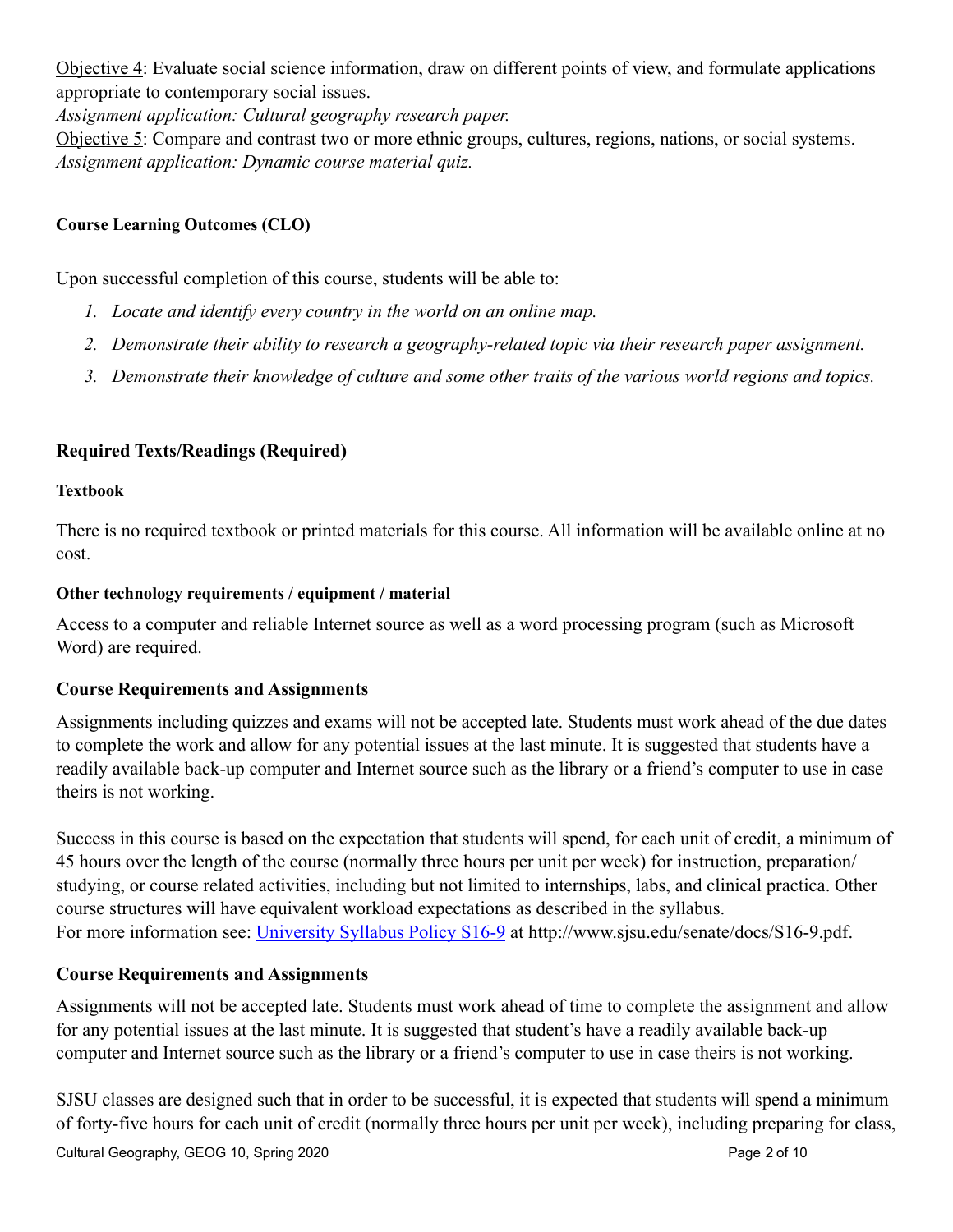participating in course activities, completing assignments, and so on. More details about student workload can be found in [University Policy S12-3](http://www.sjsu.edu/senate/docs/S12-3.pdf) at http://www.sjsu.edu/senate/docs/S12-3.pdf.

## *Research Paper Guidelines:*

The research paper of a minimum of 1500 words is required for this course. It is a written document with a photo, map and references to be submitted through Canvas learning management system for a maximum of 50 points. The topic, as well as complete instructions and guidelines are posted in the online classroom. See course schedule below for due date.

#### **Final Examination or Evaluation**

The final exam will be online and based on course materials.

## **Grading Information**

| Midterm Exam                                         | 50 points  |
|------------------------------------------------------|------------|
| Quizzes (13 worth 10 points each)                    | 130 points |
| Intro Discussion Assignment (1 worth points 10 each) | 10 points  |
| Map Assignments (16 worth 10 points each)            | 160 points |
| Research paper                                       | 100 points |
| Final Exam (not cumulative)                          | 50 points  |
| Total points available                               | 500 points |

#### **Determination of Grades**

Final letter grades will be based on the grading scale below:

| <b>Total Points</b> | <b>Letter Grade</b> |
|---------------------|---------------------|
| 475-500             | $\mathbf{A}$        |
| 450-474             | $A -$               |
| 435-449             | $B+$                |
| 415-434             | B                   |
| 400-414             | $B -$               |
| 365-399             | $C+$                |
| 335-364             | $\mathbf C$         |
| 300-334             | $\mathbf{C}$        |
| 285-299             | $\mathbf{D}+$       |
| 250-284             | D                   |
| Less than $250$     | F                   |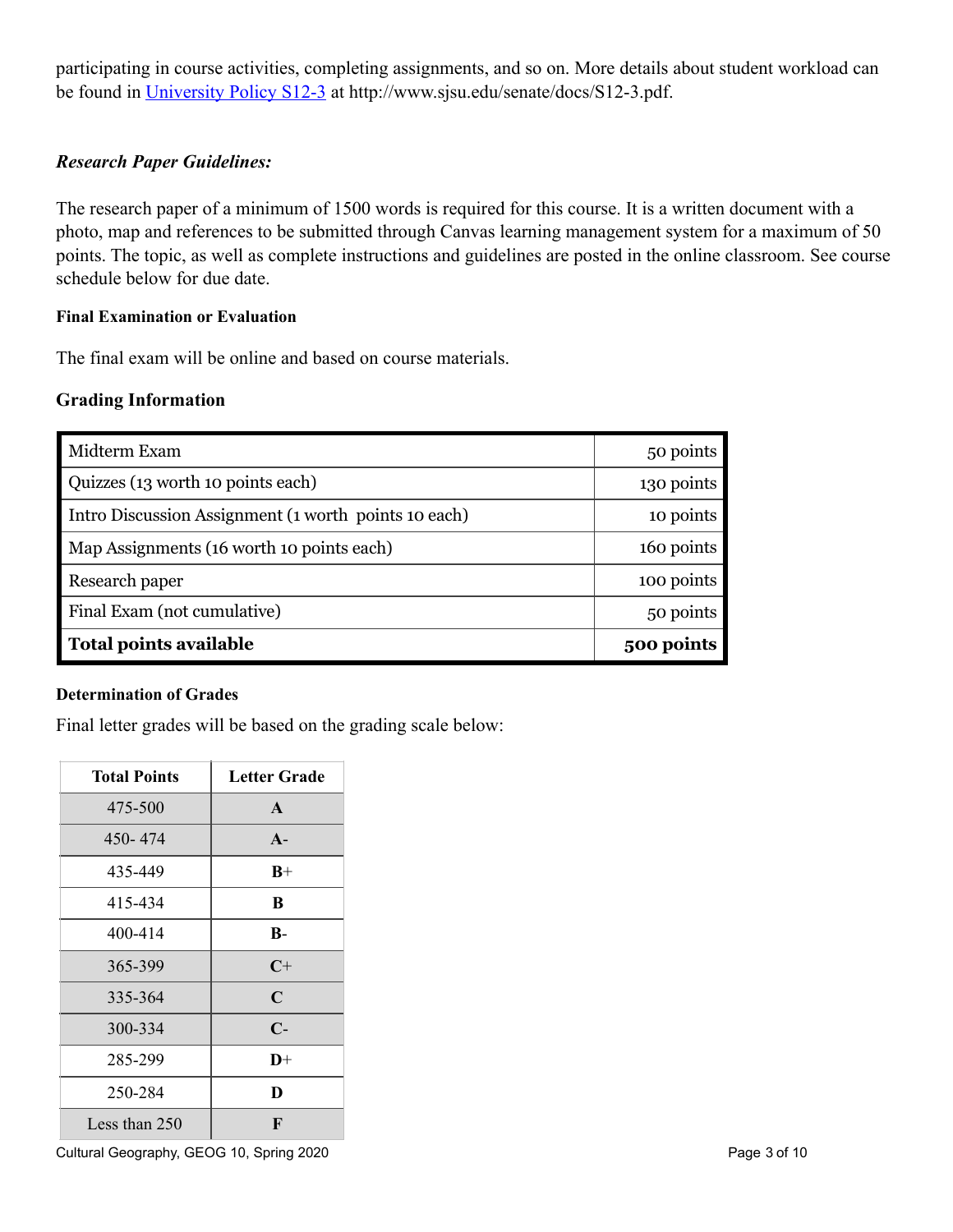## **Classroom Protocol**

Generally, in an online course, there is much less room for undesirable classroom behavior (such as inappropriate cell phone use, etc.). However, mature and respectful behavior is still required in all communications such as discussion forums and other methods of communication – directed both to fellow classmates as well as the instructor. Disrespectful or inappropriate behavior will be handled first by the instructor and secondarily by the college, as necessary.

## **University Policies**

As members of the academic community, students accept both the rights and responsibilities incumbent upon all members of the institution. Students are encouraged to familiarize themselves with SJSU's policies and practices pertaining to the procedures to follow if and when questions or concerns about a class arises. To learn important campus information, view [University Policy S16-15](http://www.sjsu.edu/senate/docs/S16-15.pdf) and SJSU current semester's Policies and [Procedures](http://info.sjsu.edu/static/catalog/policies.html). In general, it is recommended that students begin by seeking clarification or discussing concerns with their instructor. If such conversation is not possible, or if it does not address the issue, it is recommended that the student contact the Department Chair as the next step.

## **General Expectations, Rights and Responsibilities of the Student**

As members of the academic community, students accept both the rights and responsibilities incumbent upon all members of the institution. Students are encouraged to familiarize themselves with SJSU's policies and practices pertaining to the procedures to follow if and when questions or concerns about a class arises. To learn important campus information, view [University Policy S16-15](http://www.sjsu.edu/senate/docs/S16-15.pdf) and SJSU current semester's [Policies and](http://info.sjsu.edu/static/policies/policies.html)  [Procedures](http://info.sjsu.edu/static/policies/policies.html). In general, it is recommended that students begin by seeking clarification or discussing concerns with their instructor. If such conversation is not possible, or if it does not address the issue, it is recommended that the student contact the Department Chair as the next step.

#### **Workload and Credit Hour Requirements**

Success in this course is based on the expectation that students will spend, for each unit of credit, a minimum of 45 hours over the length of the course (normally 3 hours per unit per week with 1 of the hours used for lecture) for instruction or preparation/studying or course related activities including but not limited to internships, labs, clinical practice. Other course structures will have equivalent workload expectations as described in the syllabus.

#### **Attendance and Participation**

Attendance per se shall not be used as a criterion for grading. However, students are expected to attend all meetings for the courses in which they are enrolled as they are responsible for material discussed therein, and active participation is frequently essential to ensure maximum benefit to all class members. In some cases, attendance is fundamental to course objectives; for example, students may be required to interact with others in the class. Attendance is the responsibility of the student. Participation may be used as a criterion for grading when the parameters and their evaluation are clearly defined in the course syllabus and the percentage of the overall grade is stated. The full policy language can be found at <http://www.sjsu.edu/senate/docs/F15-3.pdf>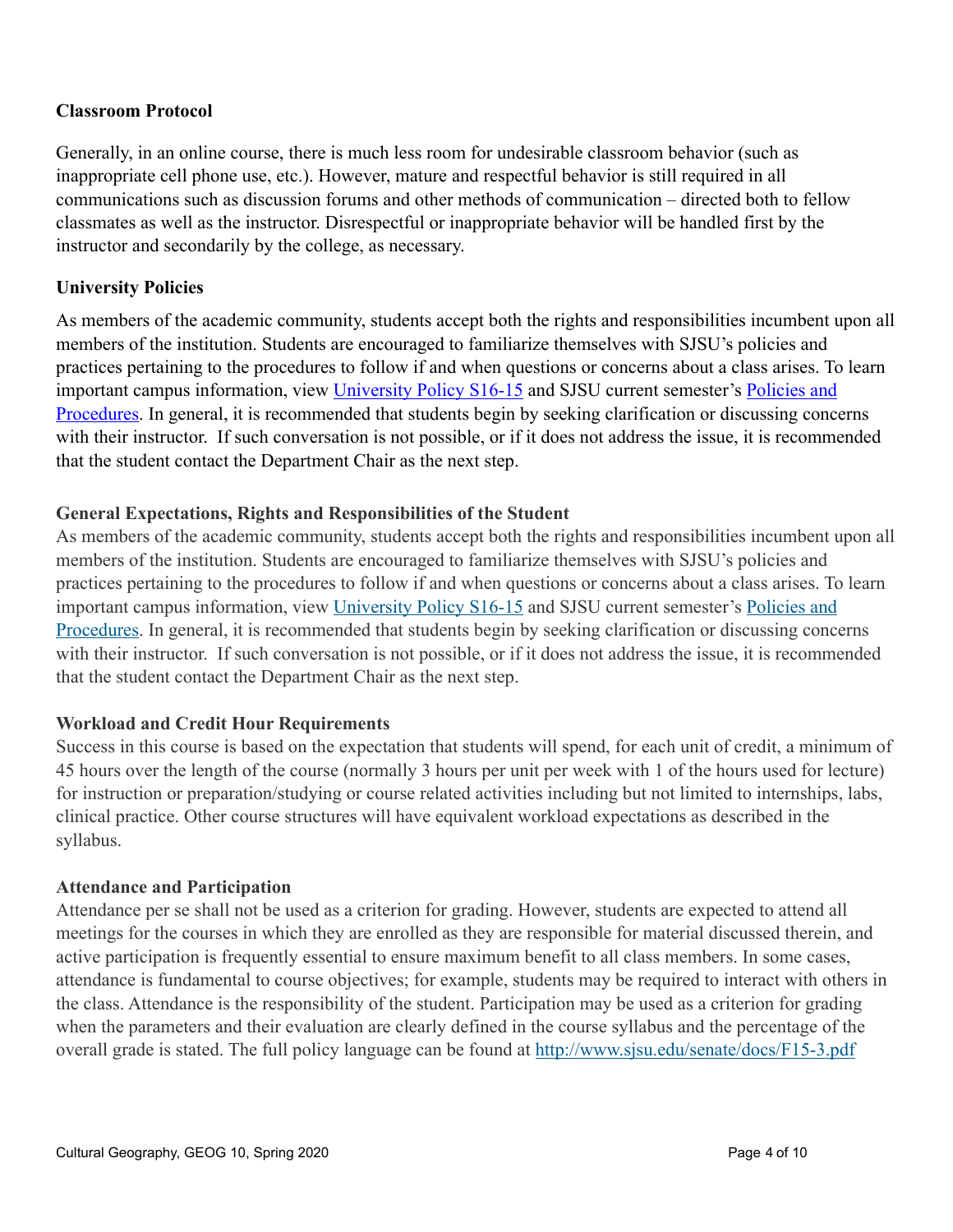## **Timely Feedback on Class Assignments**

Per [University Policy F13-1,](http://www.sjsu.edu/senate/docs/F13-1.pdf) all students have the right, within a reasonable time, to know their academic scores, to review their grade-dependent work, and to be provided with explanations for the determination of their course grades.

## **Accommodation to Students' Religious Holidays**

[University Policy S14-7](http://www.sjsu.edu/senate/docs/S14-7.pdf) states that San José State University shall provide accommodation on any graded class work or activities for students wishing to observe religious holidays when such observances require students to be absent from class. It is the responsibility of the student to inform the instructor, in writing, about such holidays before the add deadline at the start of each semester. If such holidays occur before the add deadline, the student must notify the instructor, in writing, at least three days before the date that he/she will be absent. It is the responsibility of the instructor to make every reasonable effort to honor the student request without penalty, and of the student to make up the work missed.

#### **Dropping and Adding**

Students are responsible for understanding the policies and procedures about add/drop, grade forgiveness, etc. Add/drop deadlines can be found on the current academic year calendars document on the [Academic Calendars](http://www.sjsu.edu/provost/services/academic_calendars/)  [webpage.](http://www.sjsu.edu/provost/services/academic_calendars/) Students should be aware of the current deadlines and penalties for dropping classes ([Late Drop](http://www.sjsu.edu/aars/policies/latedrops/policy/)  [Information](http://www.sjsu.edu/aars/policies/latedrops/policy/)).

Information about the latest changes and news is available at the [Advising Hub](http://www.sjsu.edu/advising/).

## **Consent for Recording of Class and Public Sharing of Instructor Material**

[University Policy S12-7,](http://www.sjsu.edu/senate/docs/S12-7.pdf) requires students to obtain instructor's permission to record the course and the following items to be included in the syllabus:

- "Common courtesy and professional behavior dictate that you notify someone when you are recording him/her. You must obtain the instructor's permission to make audio or video recordings in this class. Such permission allows the recordings to be used for your private, study purposes only. The recordings are the intellectual property of the instructor; you have not been given any rights to reproduce or distribute the material."
- It is suggested that the greensheet include the instructor's process for granting permission, whether in writing or orally and whether for the whole semester or on a class by class basis.
- In classes where active participation of students or guests may be on the recording, permission of those students or guests should be obtained as well.
- "Course material developed by the instructor is the intellectual property of the instructor and cannot be shared publicly without his/her approval. You may not publicly share or upload instructor generated material for this course such as exam questions, lecture notes, or homework solutions without instructor consent."

#### **Academic Integrity**

Your commitment, as a student, to learning is evidenced by your enrollment at San Jose State University. The [University Academic Integrity Policy F15-7](http://www.sjsu.edu/senate/docs/F15-7.pdf) requires you to be honest in all your academic course work. Faculty members are required to report all infractions to the office of Student Conduct and Ethical Development. Visit the [Student Conduct and Ethical Development](http://www.sjsu.edu/studentconduct/) website for more information.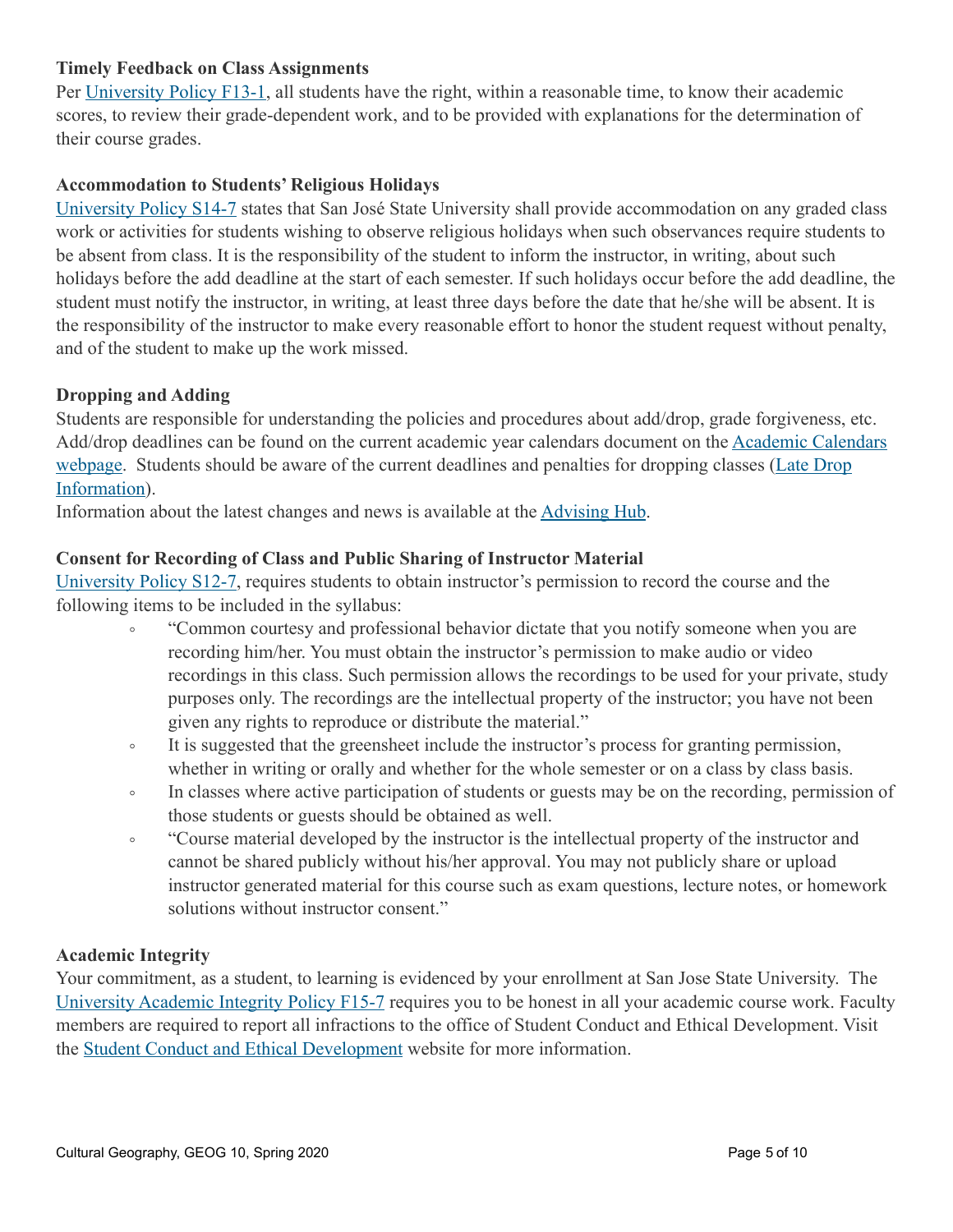## **Campus Policy in Compliance with the American Disabilities Act**

If you need course adaptations or accommodations because of a disability, or if you need to make special arrangements in case the building must be evacuated, please make an appointment with me as soon as possible, or see me during office hours. [Presidential Directive 97-03](http://www.sjsu.edu/president/docs/directives/PD_1997-03.pdf) requires that students with disabilities requesting accommodations must register with the [Accessible Education Center](http://www.sjsu.edu/aec) (AEC) to establish a record of their disability.

## **Student Technology Resources**

Computer labs and other resources for student use are available in:

- [Associated Students Print & Technology Center](http://as.sjsu.edu/asptc/index.jsp) at http://as.sjsu.edu/asptc/index.jsp on the Student Union (East Wing 2nd floor Suite 2600)
- [The Spartan Floor](https://library.sjsu.edu/services/services) at the King Library at https://library.sjsu.edu/services/services
- [Student Computing Services](https://library.sjsu.edu/student-computing-services/student-computing-services-center) at https://library.sjsu.edu/student-computing-services/studentcomputing-services-center
- [Computers at the Martin Luther King Library](https://www.sjpl.org/wireless) for public at large at https://www.sjpl.org/wireless
- Additional computer labs may be available in your department/college

A wide variety of audio-visual equipment is available for student checkout from [Collaboration & Academic](http://www.sjsu.edu/at/)  [Technology Services](http://www.sjsu.edu/at/) located in IRC Building. These items include DV and HD digital camcorders; digital still cameras; video, slide and overhead projectors; DVD, CD, and audiotape players; sound systems, wireless microphones, projection screens and monitors.

#### **SJSU Peer Connections**

Peer Connections' free tutoring and mentoring is designed to assist students in the development of their full academic potential and to inspire them to become independent learners. Peer Connections tutors are trained to provide content-based tutoring in many lower division courses (some upper division) as well as writing and study skills assistance. Small group and individual tutoring are available. Peer Connections mentors are trained to provide support and resources in navigating the college experience. This support includes assistance in learning strategies and techniques on how to be a successful student. Peer Connections has a learning commons, desktop computers, and success workshops on a wide variety of topics. For more information on services, hours, locations, or a list of current workshops, please visit [Peer Connections website](http://peerconnections.sjsu.edu/) at [http://](http://peerconnections.sjsu.edu/) [peerconnections.sjsu.edu](http://peerconnections.sjsu.edu/) for more information.

#### **SJSU Writing Center**

The San José State University Writing Center offers a variety of resources to help students become better writers, and all of our services are free for SJSU students. Our mission is to enhance the writing skills of SJSU students so they can communicate clearly in any setting (informal, academic, or professional). We accomplish this goal through creating original writing resources, offering workshops, and conducting one-on-one and smallgroup tutoring sessions.

The SJSU Writing Center has two locations: We conduct drop-in tutoring sessions in Clark Hall, Suite 126; we conduct scheduled appointments on the second floor of the MLK Library. All our writing tutors have gone through a rigorous hiring process, and they are well trained to assist all students at all levels within all disciplines to become better writers. In addition to tutoring services, the Writing Center also offers workshops every semester on a variety of writing topics. To make an appointment or to refer to the numerous online resources offered through the Writing Center, visit the [Writing Center website](http://www.sjsu.edu/writingcenter) at [http://www.sjsu.edu/](http://www.sjsu.edu/writingcenter) [writingcenter.](http://www.sjsu.edu/writingcenter)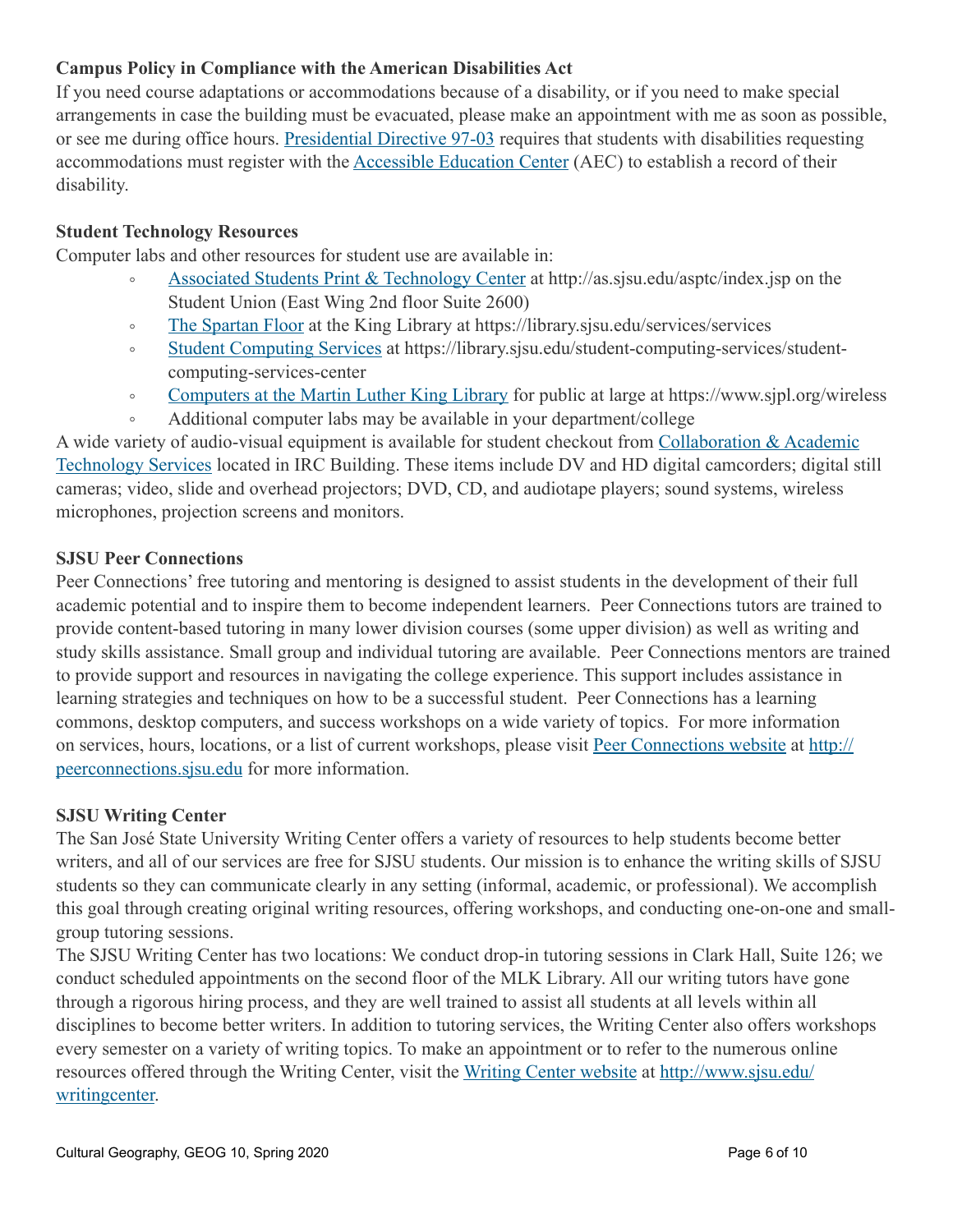## **SJSU Counseling and Psychological Services**

The SJSU Counseling and Psychological Services is located on the corner of 7th Street and San Carlos in the new Student Wellness Center, Room 300B. Professional psychologists, social workers, and counselors are available to provide confidential consultations on issues of student mental health, campus climate or psychological and academic issues on an individual, couple, or group basis. To schedule an appointment or learn more information, visit [Counseling and Psychological Services website](http://www.sjsu.edu/counseling) at<http://www.sjsu.edu/counseling>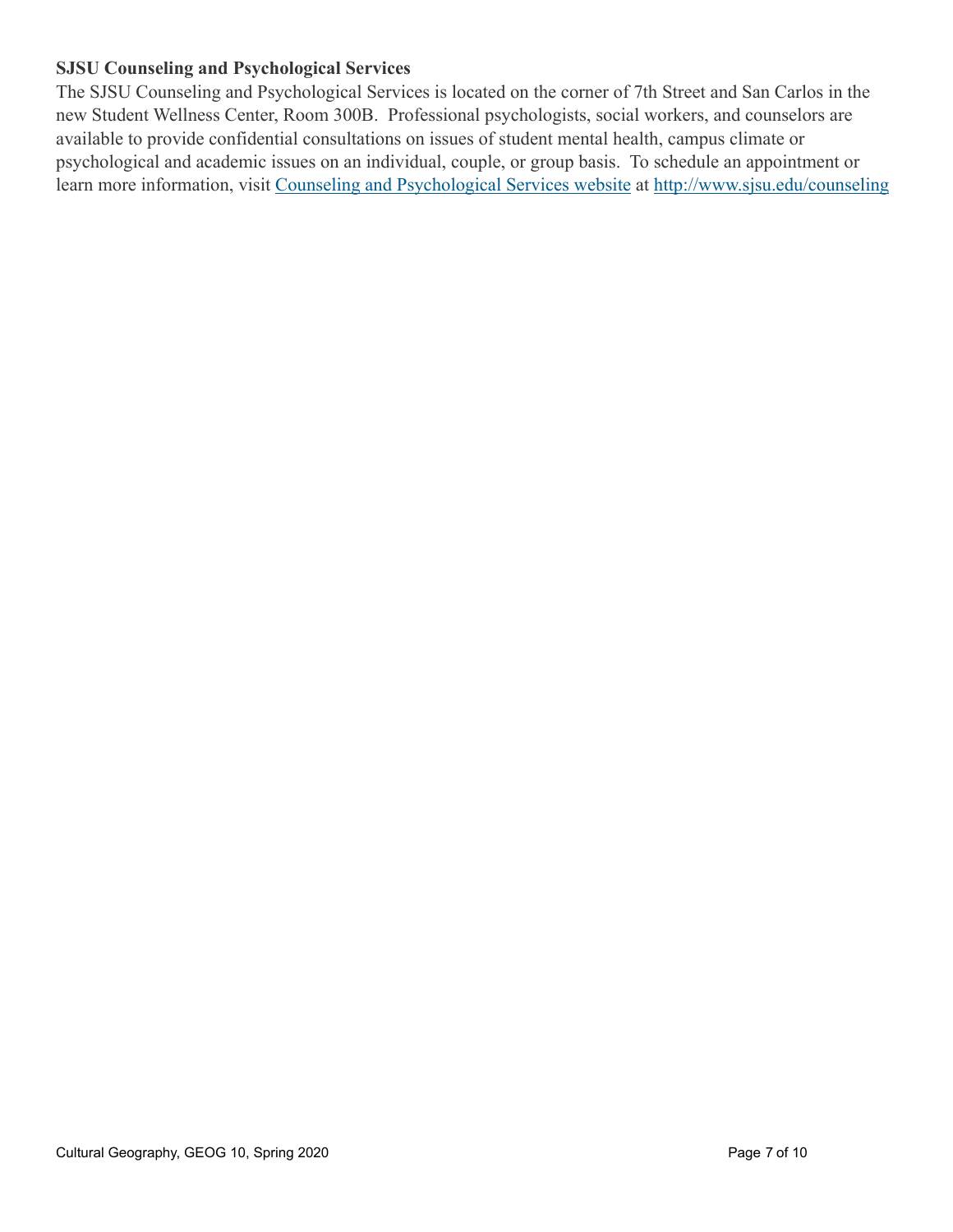## **Geography 10 / Cultural Geography, Spring 2020, Course Schedule**

*Course Schedule subject to change with fair notice from instructor*